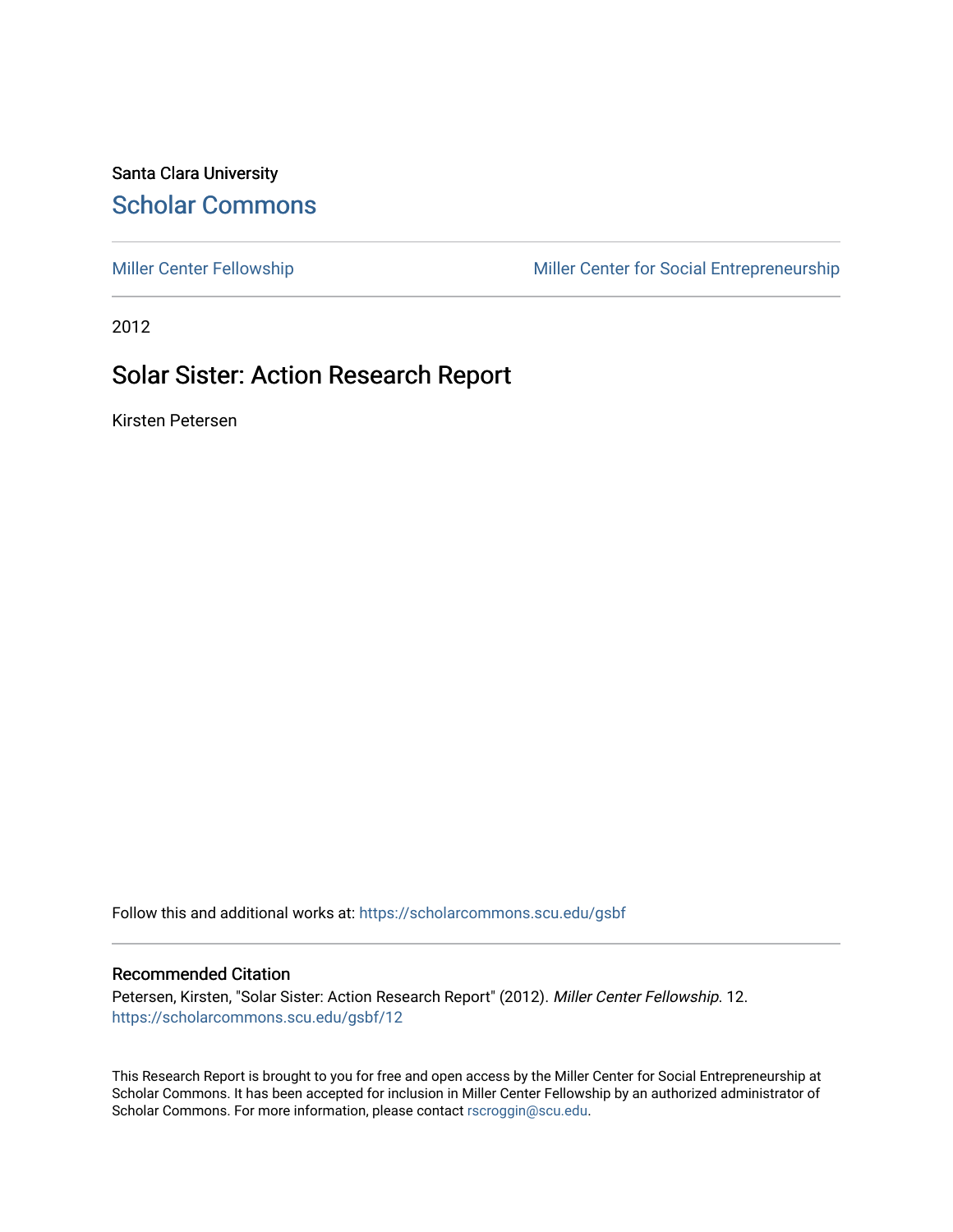# Social Entrepreneurship and the Solar Revolution

*Kirsten Petersen Global Social Benefit Fellowship: Solar Sister 2012*

### **Background:**

In-country technical support systems are necessary to fulfill the potential of solar photovoltaic technology to eradicate energy poverty in rural Uganda. Before I describe why, let me explain how I got to the point of drawing such a conclusion.

During my sophomore year, We Care Solar ran a workshop at Santa Clara University. This two day crash course on stand-alone energy for the developing world, specifically the Solar Suitcase, brought to light the *engineering with a mission* mantra emphasized at our School of Engineering. Hal Aronson and Mike Strykovski taught roughly ten students to assemble and wire Solar Suitcases, suitcase-sized solar modules with LED lamps and power supplies designed bring power to aid midwives in northern Nigerian maternal health clinics. Without access to electricity these rural clinics would have to do operations and assist in births by kerosene lamp. In my world of ever-accessible centralized energy, this choice to go for distributed energy systems instead of grid extension was novel – and marked the beginning of my relationship with off-grid energy solutions.<sup>1</sup>

### **Solar Sister:**

The following summer I experienced the Global Social Benefit Incubator (GSBI) 2012. The Solar Sister business plan presentation by CEO Katherine Lucey made a lasting presentation – what is not to love about integrating solar, women, and social development!



**Figure 1: A Solar Sister in Masaka, Uganda**

 $\overline{\phantom{a}}$ <sup>1</sup> We Care Solar<http://wecaresolar.org/>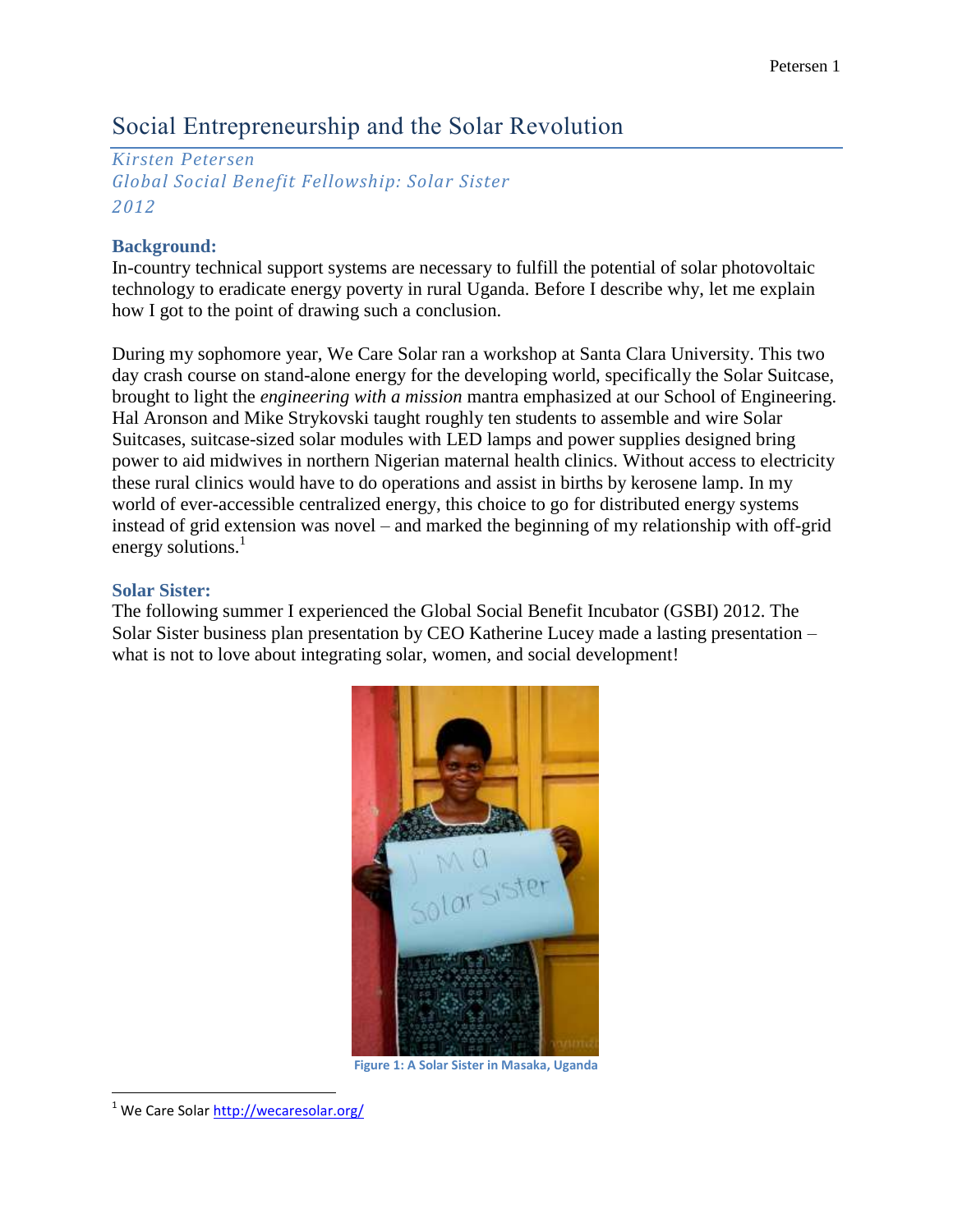Sister seeks to eradicate energy poverty for the 590 million people in Sub-Saharan Africa who live without access to electricity. They do so through an Avon-style network of 177 women entrepreneurs who bring "light, hope, and opportunity" to Uganda through the distribution of portable solar-powered lighting. These entrepreneurs are part of a "last-mile" solar product distribution system which is deliberately women-centered because women are the primary managers of household energy use and purchase in sub-Saharan Africa -This provides economic opportunity for these women, which significantly contributes to gender equality.<sup>2</sup> Each solar sister is equipped with a "Business in a Bag" containing about ten different solar products to be sold in her respective community. By selling multiple brands Solar Sister is not significantly impacted if one particular brand loses stock. Their products are chosen based on in-country market research as well as by referencing the Lighting Africa reports. When compared with kerosene all solar products are superior, but when compared with each other there is definitely a hierarchy of products.



**Figure 2: A Collection of Portable Solar Lanterns at the Solar Sister office in Kampala, Uganda**

In high school I found my love of renewable energy as a member of the Physettes, a club I helped to establish at my high school for girls interested in science, math, and engineering. Once I got to college I found my place in the Society of Women engineers and my excitement for pursuing a career in engineering grew. Seeing parallels between these groups and Solar Sister I felt a connection watching the GSBI presentation. These women-centered networks couple the advancement of sustainable technologies with the support and resources to enable women to advance in gender-biased situations. All have influenced me in the pursuit of attaining the technical skills, in-country experience, and strategies to make solar energy sustainable and affordable in emerging markets.

### **Global Social Benefit Fellowship**

You can imagine my excitement when I realized there was an opportunity to spend a summer with Solar as a Global Social Benefit Fellow. I could combine my technical studies in electrical engineering with my passions for renewable energy solutions and women empowerment. In a

 $\overline{\phantom{a}}$ 

<sup>&</sup>lt;sup>2</sup> Solar Sister <u>http://solarsister.org</u>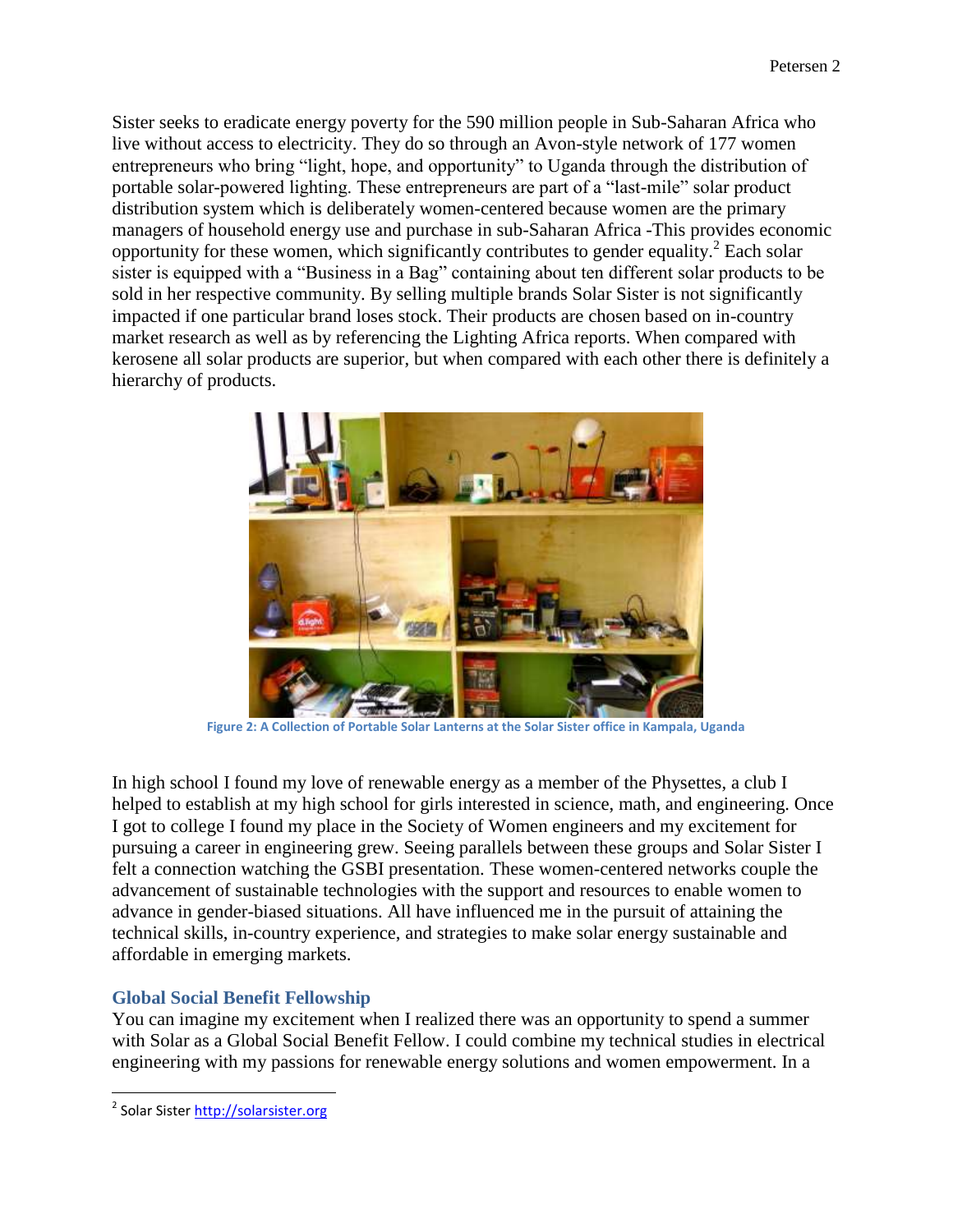multi-disciplinary team, my Solar Sisters Misa Mascovich and Victoria Yundt, along with seven other students I spent one quarter in a crash course on social entrepreneurship, studying business plans and case studies on existing social enterprises.

The next step was a six week internship in Uganda with Solar Sister. When I left for Uganda I was equipped with background information on product development for the developing world from interviews with Barefoot Power, Nokero, and Angaza Design and the intention of finding out what is working and what is not with solar in Uganda. The main deliverable for the Solar Sister Internship was a series of three videos – one promotional, one for donors, and one as a conversation-starter for Solar Sister training sessions. As a result, much of our time was spent traveling to customers, Solar Sisters, and community members to conduct interviews on opinions and experiences with solar – this meant talking to a lot of people. Through this vehicle, valuable qualitative feedback was given and the remainder of this document will outline the views.

#### **Solar Products**

#### **Phone Charging**

Typically, the products that incorporate phone charging are more popular than the lighting systems without this capability. Especially if prices are equivalent, the phone charging capability is always chosen over strictly lighting. This is primarily because of the huge poverty premium implicit in mobile phone usage without personal access to electricity. Alternatives become charging your phone at a local business or using a phone charger at a neighbor's home – all more costly than charging yourself.



**Figure 3: Phone Charging from a Solar Portable Lantern**

There are two standard topologies for solar portable lanterns and systems with mobile phone charging capabilities. The first model charges phones directly off of the PV panel. Barefoot Power's Firefly Mobile is an example of this typology. Because batteries are the most expensive component of PV systems, this model is appealing for affordability reasons. The system can afford to have a smaller battery because the power needs of mobile phones is covered by the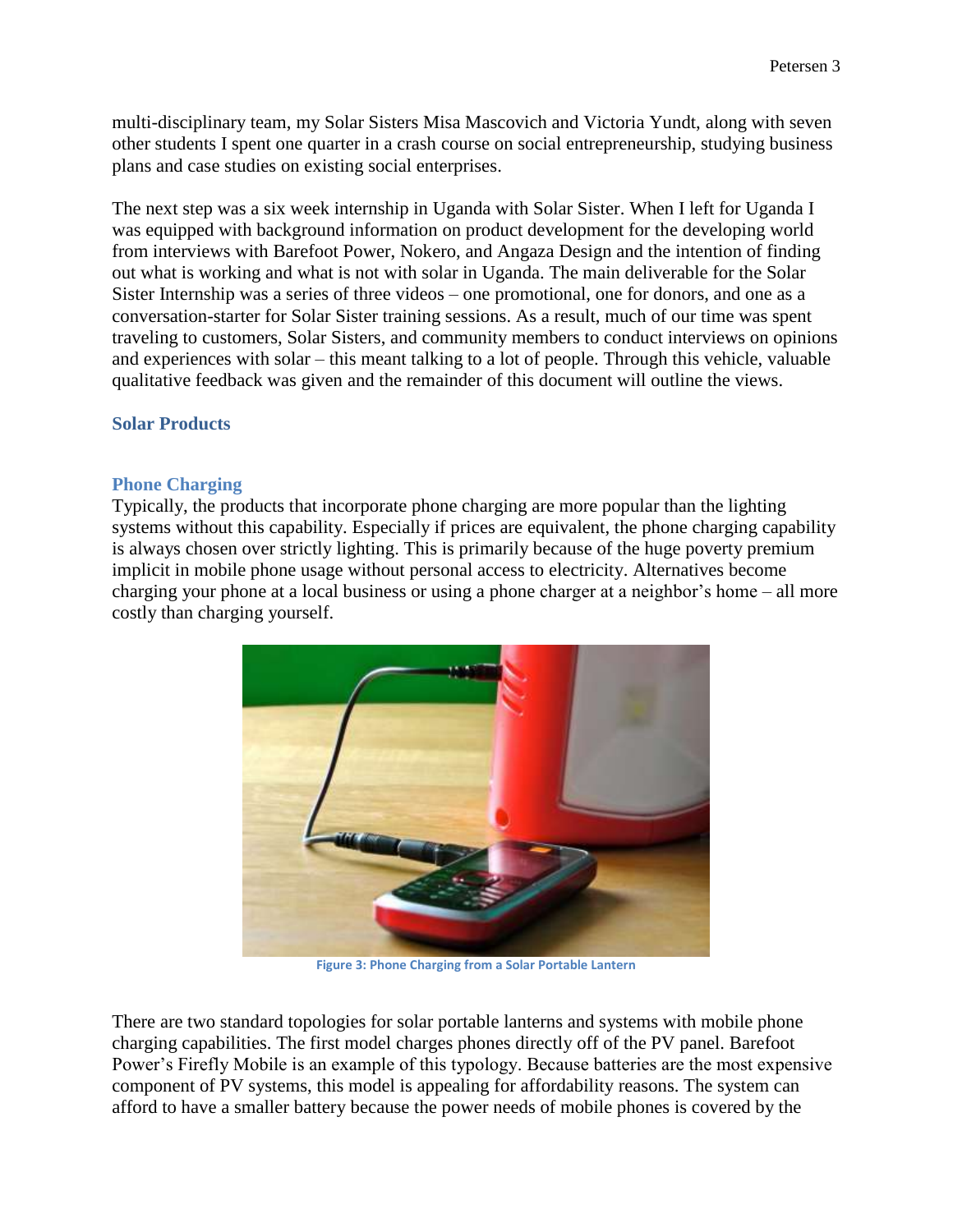panel output with no reliance on the battery. PV power is intermittent, however, and it is characteristic of batteries to want a steady input. Fluctuations in current result from changing panel conditions –shading, temperature, etc – and these spikes can damage the phone's battery if not properly controlled. Charging can also only take place during daylight hours which can pose a problem if the most convenient time for the end user to charge their phone is during the night time.

The second model is to allow for phone charging off of the internal battery of the lantern. This model includes products like the Greenlight Planet SunKing Pro and d.Light S250. By charging off of the internal battery it is possible to charge cellphones at any time, day or night. However, this requires the battery to be able to handle both lighting and the charging as loads, and therefore must be larger than the off-the-panel alternatives. Charging the phone also depletes the capacity available for lighting which means shorter time lights can be on. If the battery is completely depleted it is also an issue that it may take more than one day to fully charge again, especially if sun conditions are not ideal.



**Figure 4: Greenlight Planet's Sun King Pro**

One additional issue with phone charging is that these systems only work with standard phones available in Africa. Some imported phones do not fall into this "standard" category, however, and if someone has already purchased a phone, they will not be able to use the portable solar products.

### **The Problem with "Made in China"**

Poorly manufactured lighting products from China have flooded the solar market in Uganda. Such products often have short lifetimes, are unreliable, and are not as durable as products living up to the standards of Solar Sister. This causes the customer to lost faith in the viability of solar in Uganda. As a result, there is a major distrust amongst Ugandans of all solar products from China. In interviews with Solar Sisters it was found that many potential customers will not even consider making a purchase once it is discovered that the products are from China. To combat this problem the Solar Sister entrepreneurs are strongly emphasizing that their products are "designed in the USA" or "designed in Australia," depending on the product, and they are all manufactured at high quality factories in China with standards of quality control. This conveys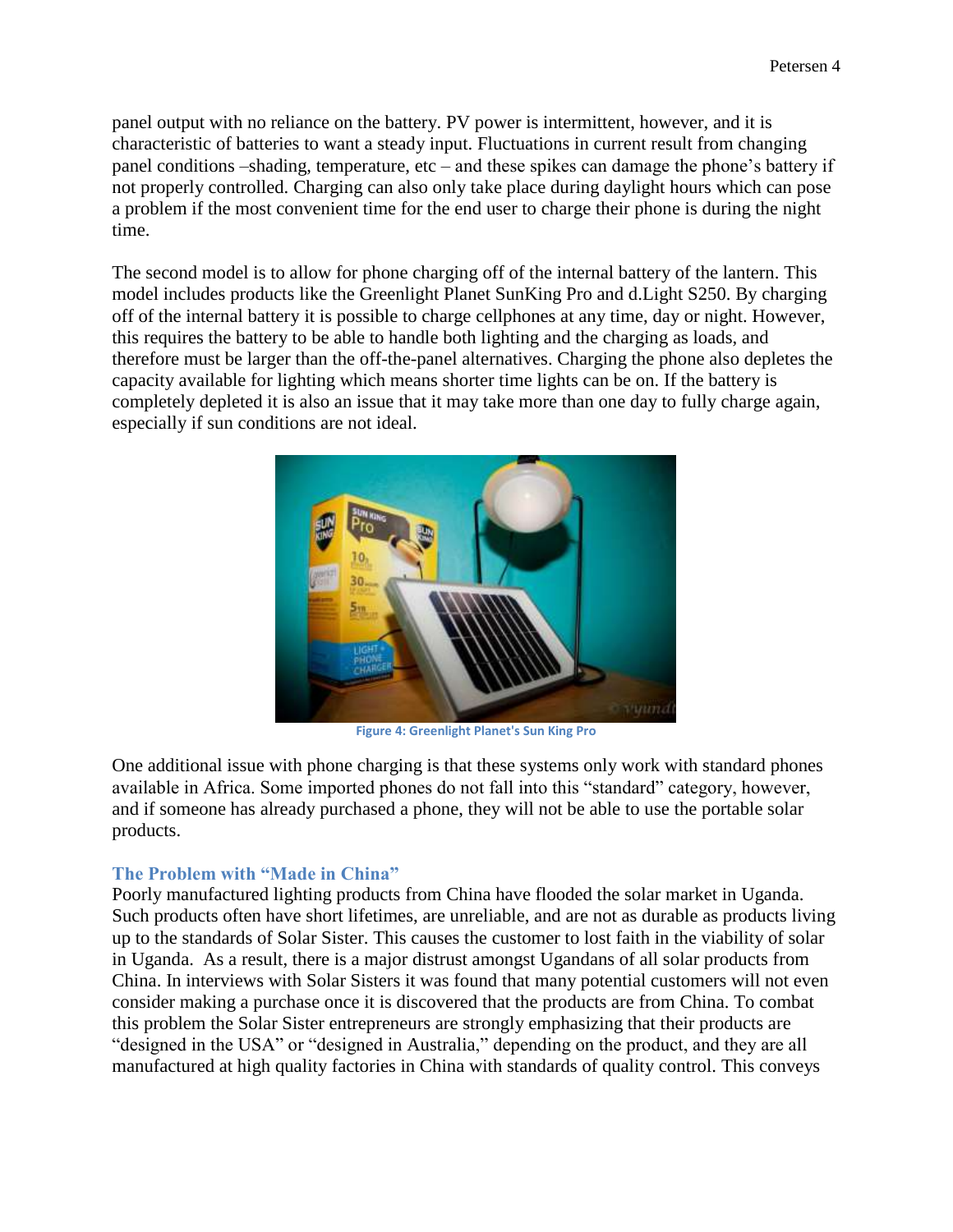quality, as does Solar Sisters own market research and reliance on the reports of Lighting Africa.<sup>3</sup>



**Figure 5: These lighting products sold roadside in Gulu, Uganda**

International Social Enterprises like Barefoot Power and d.Light rely on manufacturing in China because their business models would not be sustainable if manufacturing took place on a local level – the high cost associated with local labor and it is difficult to ensure uniformity in manufacturing facilities or even the availability of the necessary heavy machinery for their respective products.

Some enterprises, however, have centered their purpose on local manufacturing and building technical capacity at the village level. Grameen Shakti, for example, has created a one-stop solar service business to Bangladesh. Finance, manufacturing, installation, maintenance, repair and training all take place at the local-level. By keeping the wealth in the village, business does well if the village does well. Mohammed Yunus believes that you have to produce locally to be sustainable for a multitude of reasons including that it simplifies logistics, cuts importation costs, allows for on-site servicing, and enables growth at the village scale.  $4\overline{ }$ 

#### **Product Appearance**

Solar Sister entrepreneurs reported that several customers have provided feedback on the appearance of portable solar lanterns on the market. If you look through the arsenal of available products there is a general trend toward bright, bold, rounded products – products that look as durable as they are – similar to the rugged camping lights you might find at a REI. Some customers have reported that this makes the products look like toys. This is a problem in that regardless of culture, there is a desire to have one's home look nice. As lights are the brightest installments in a home and centrally located, appearance is not a trivial design consideration. Products should display a level of elegance while still maintaining a rugged quality. This is definitely a balancing act because ruggedness is so important, but it is also worth analyzing if it really needs the capability to be run over by a car, as is emphasized with d.Light's products.

<sup>&</sup>lt;u>a</u><br><sup>3</sup> Lighting Africa lightingafrica.org

<sup>4</sup> Nancy Wimmer, Energy for a Billion Poor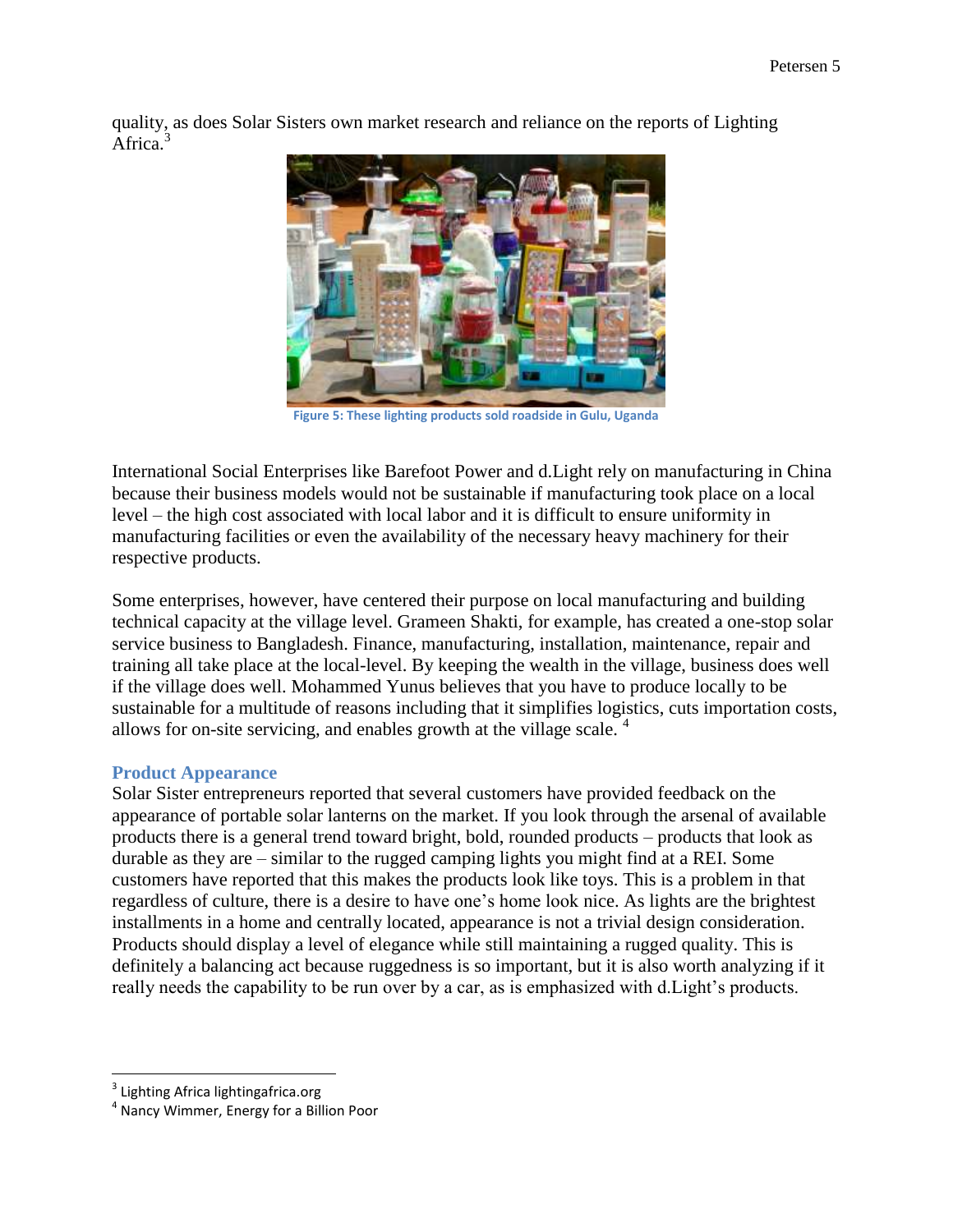When asked if customers would prefer a product that looks mass produced and of western origin or a more home-made look with local design elements, the majority leans toward the mass produced look. Additionally, white light LEDs are preferred over the more warm yellow light. This is an issue to consider if the option of in-country manufacturing is viable – how do you make something designed in a village look uniform and professional?



**Figure 6: Solar Products made by students at the Nsamizi Institute for Social Development in Mpigi, Uganda.**

Another interesting point we discovered at Barefoot Uganda is that the larger and heavier a product is, the more expensive it seems to customers. Though size does not always correlate with price, it is important in designing to consider that the market might not necessarily want increasingly small products. For example, two PV panels of identical wattage can be vastly different in size depending in the efficiency of each. This goes to show how much of product design is in perception.

#### **Applications**

Everyone we interviewed when asked what they wish their solar product could power said a television. TVs open the door to entertainment, educational programming, and a window into international communications. When designing a solar product, however, it is important to ask if there is a market for it. New products need to be designed for areas where there is a demand and at this point televisions may be more of aspirational purchases. Several years back mobile phones were considered aspirational purchases, however, so it is possible that one day the solar market will have widespread systems that can power televisions.

Uganda is leapfrogging the United States in several areas– with Solar Sister's focus on distributed power, increased adoption may prove an electrical grid obsolete. The same concept applies to mobile phones over landlines and laptops over desktop computers. There is no reason why the same cannot happen with appliances. With the advancements in smart phone technology there is a possibility that several appliances will be obsolete all together if one invests in a smart phone. This involves unconventional thinking in analyzing need in the context of a western perspective.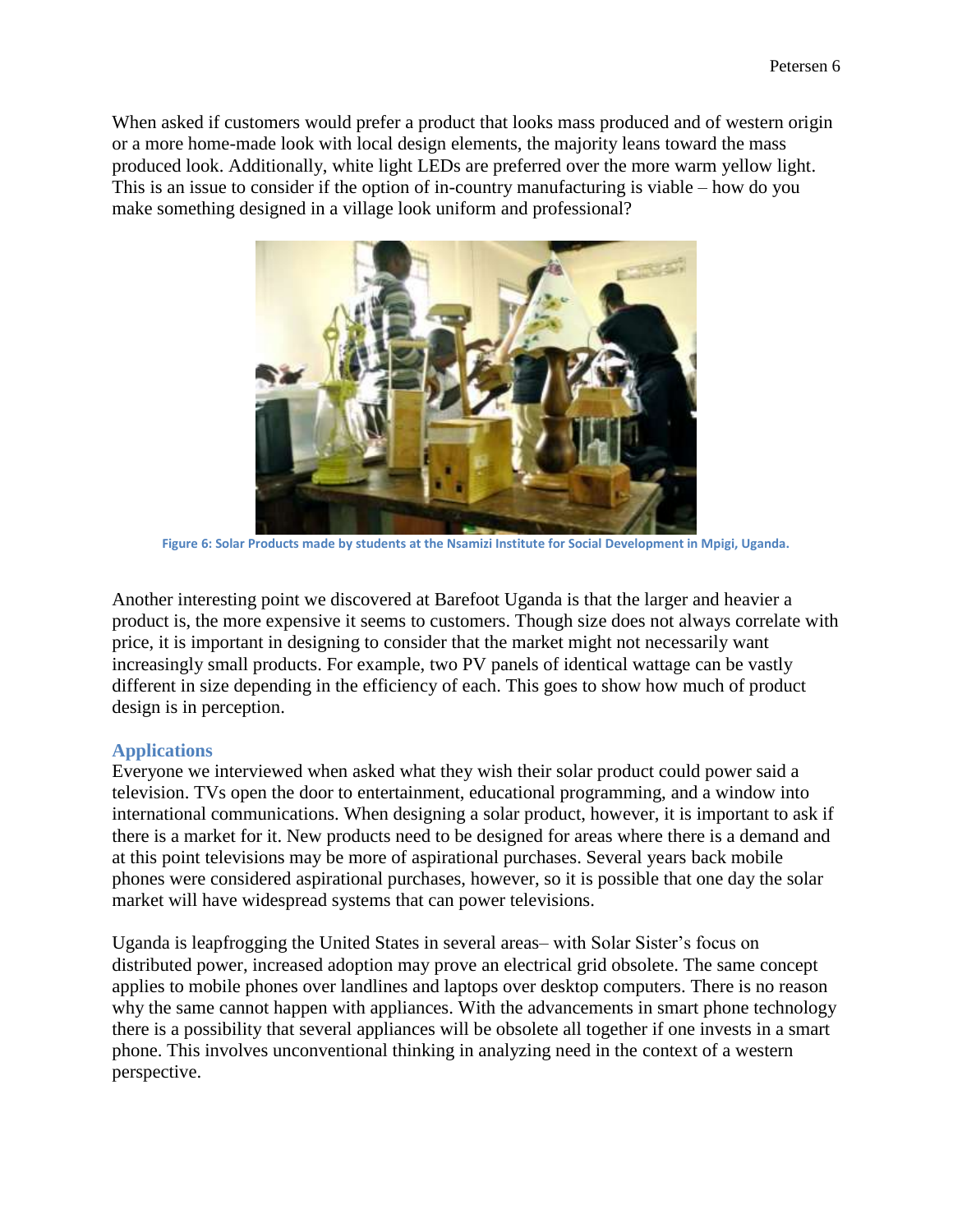#### **After Sales Servicing**

One afternoon Misa, Tori, and I were walking with a Solar Sister named Florence and we asked what seems to be missing in the distribution system for portable solar lanterns. Simply put the missing piece was the skillsets to troubleshoot. Florence told us that sometimes people come to her with products that do not work and she would like the ability to find what is not working. Sometimes the problem stems from user error, sometimes it is a dead battery, sometimes a lose connection, and occasionally the products is broken beyond repair.

One option is to send the product back to Kampala to be serviced or replaced. This is a time consuming process which involves the product having to be passed between many hands – from customer to Solar Sister entrepreneur to regional coordinator to the central Kampala office. Another option is to train the Solar Sisters themselves to be solar technicians. There are already trainings in place to teach the necessary skills for the sales representative to do services on the specific products that Solar Sister sells. This has been proven successful by Barefoot Power with their village technicians who are obligated to remain responsible for servicing of the customers they sell to. We Care Solar, as another example, puts their distributers through a course in installing and maintaining their solar suitcases.

Trainings for After-Sales Servicing would work best if based off of and responding to encountered issues. The most common issues are improper use, bad batteries, dust in the system, and bugs eating the internal wiring. At one of the second trainings the three of us attended one Solar Sister entrepreneur told us that many of her customers want to or try to open up the products themselves if there is a problem. This is risky if the end user has no previous electrical experience, but without being provided a concrete method for tapping into a support system, what other option do they have?

After-sales servicing can also be difficult because all of the solar products available for purchase in Uganda are manufactured using surface-mount technology – technology which cannot be services with a simple soldering iron. In order to be serviced a product would ideally be throughhole.

#### **Training Sessions**

Currently the women of Solar Sister elect to attend monthly training sessions run by a regional coordinator. Topics at these sessions range from technical topics to business and sales skills. From my experiences in the Latimer Energy Lab, teaching solar technologies to people without a technical background easily linked to a presentation at a monthly training session for the Solar Sisters.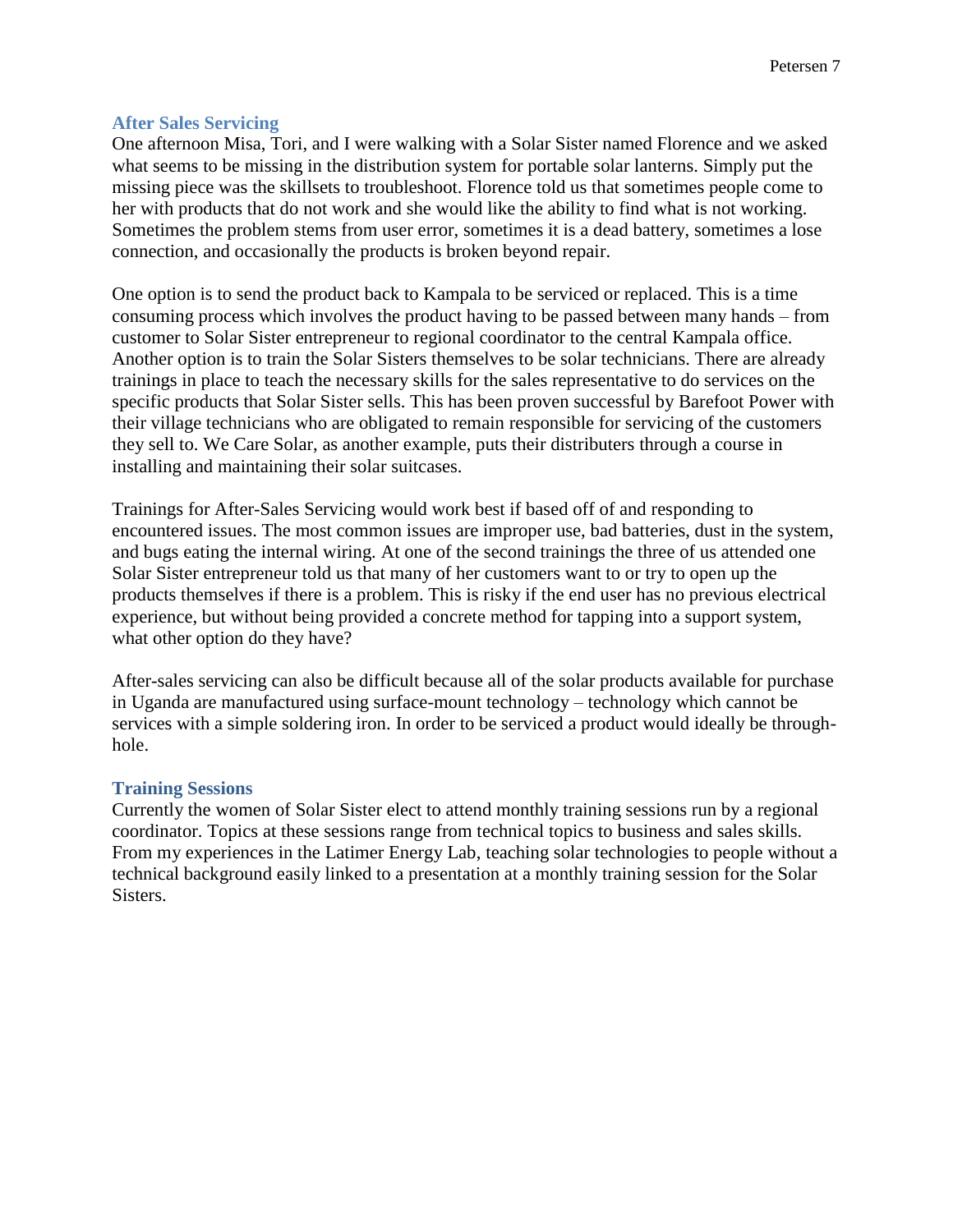

**Figure 7: Zaina and Mary Lead a Training Session in Masaka, Uganda**

I learned that solar is primarily taught through analogy. The one employed by Solar Sister is the comparison of the sun, panel, and battery to rain, gutters, and a water basin. Both harness natural resources, store it, and you are left with a certain capacity to use. All of the products present in the Solar Sisters' "Business in a Bag" are explained and to ensure understanding, each trainee is asked to stand up in front and explain one of the products back to the solar sisters.

These sessions are also a venue for learning best practices or finding solutions to problems topics range from problems of people not realizing the panel and light have to be connected in order for charging to occur to strategies for panel placement. For products with separate panels and lights, panels are often placed at the back of the house for security reasons. This is not necessarily the optimal side for maximum sun, however. Because of Uganda's proximity to the Equator, teaching the theory behind angle placement is also important. There are also many myths associate with solar that the Solar Sisters have experiences. One such myth is that the presence of solar products attracts lightning storms to the area. By increasing the solar education training through the solar sister entrepreneurs to the customers, solar adoption will increase.



**Figure 8: A Solar Sister explains the d.Light Kiran Lantern**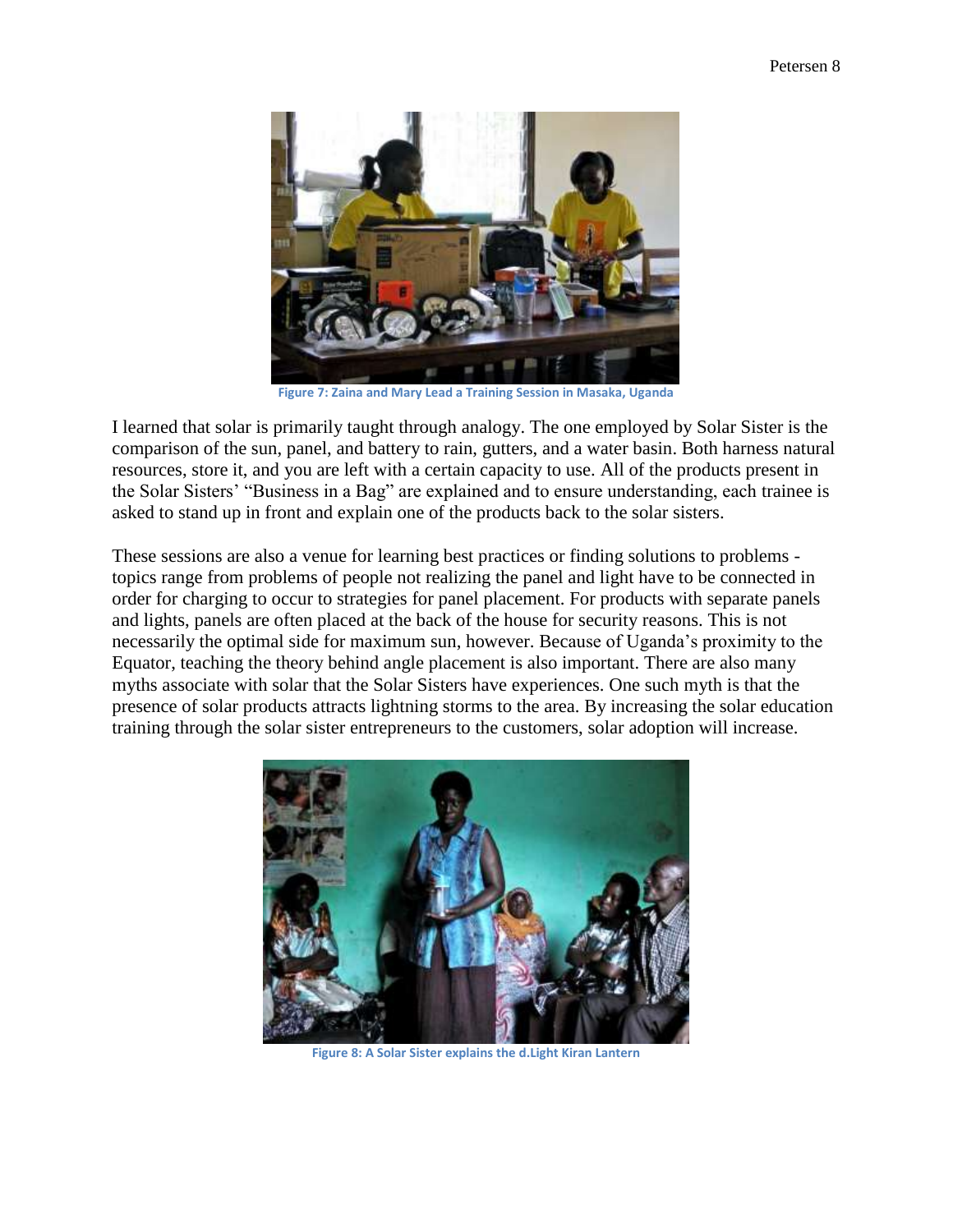Affordability is one of the most pressing issues of widespread solar adoption in Uganda so it is a necessary topic for training because it will most definitely affect the customer. Accessibility comes through innovative financing options and this is possible through Solar Sister's Last-Mile distribution model. The clearest way to show affordability is through personalized energy audits and long-term cost analyses for the customers – weekly cost of kerosene, cost of transportation to get to it. After doing this, the payback period of solar products can be successfully shown – sometimes as soon as one month.

#### **Senior Design and Roelandt's Grant**

Through interviews with customers and Solar Sisters it was clear that troubleshooting, repair, and battery replacement of solar products was a necessity and frequently a mission component in the distribution chain. If a products stops working it does not bode well for the widespread adoption of solar. A product may be affordable, rugged, and useable, but it is of little use if there is no way to service it, especially for easy fixes like battery replacements. Failed systems can remain unserviced and this stimulates market spoilage.

To combat the issue of failed solar systems and increase technical capacity on a local-scale, the Nsamizi Training Institute for Social Development, one of the oldest in-service Government Training Institutions in Uganda, contains a certificate course in solar technology which covers basic engineering design, manufacturing, installation, and repair of solar home systems and lanterns. At the end of the internship I met Nsamizi students and was able to spend the day in their solar lab. The lab fosters community-centric involvement in eradicating energy poverty, focusing on developing human capacity in the form of transferrable skills attained from learning manufacturing, installation, and servicing of solar energy products.



**Figure 9: Students assembling solar charge controllers**

Upon learning of this Solar Technology Lab, Tori, Misa, and I mutually saw the potential for collaborations between such a lab and Solar Sister. These students are within the communities and have the technical background in solar manufacturing to be able to understand and service products sold by Solar Sister. This meeting was not the last interactions we would have with the solar technology lab at Nsamizi.